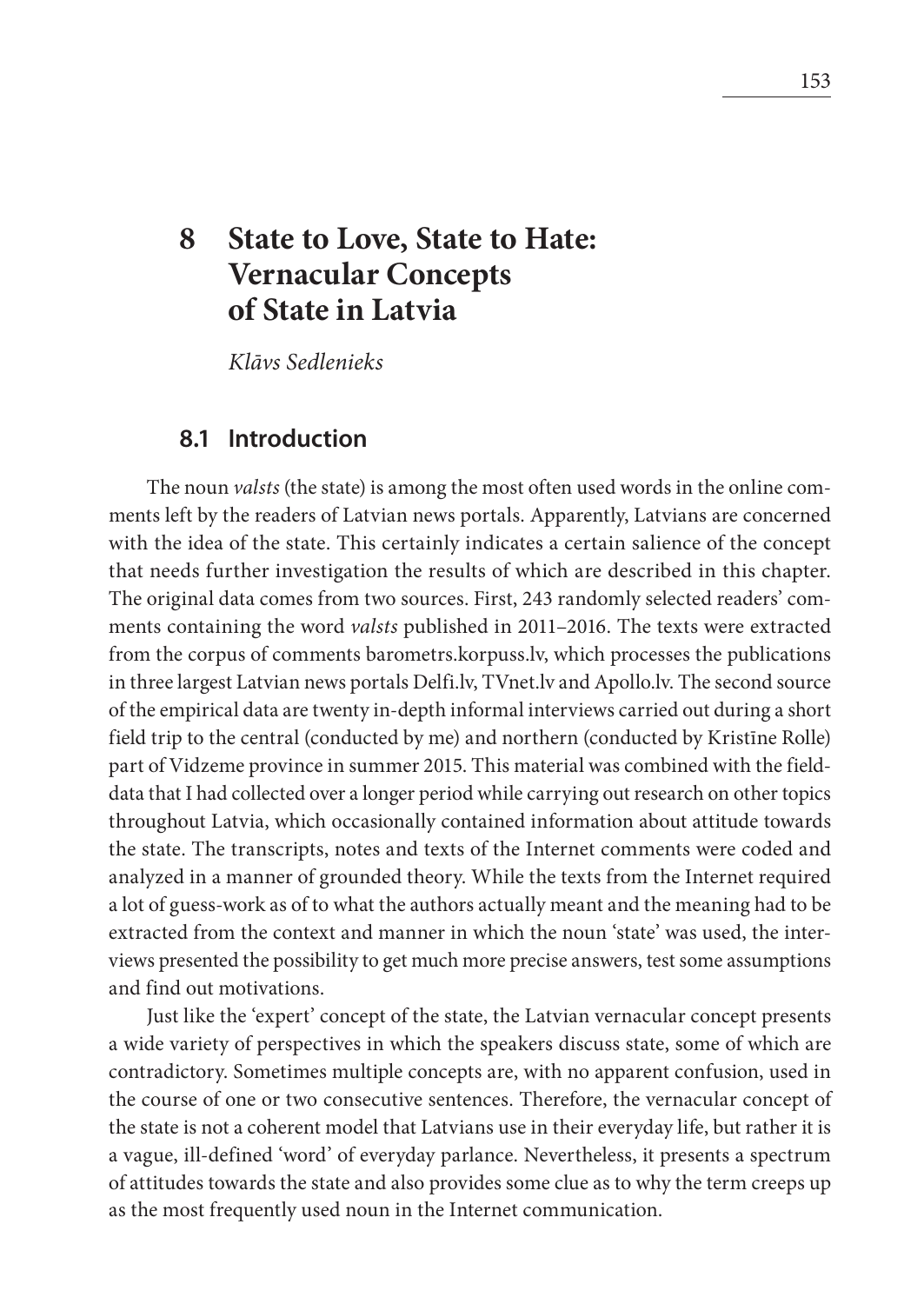In this article I will argue that Latvians (the data comes almost exclusively from ethnic Latvians, all collected material was in the Latvian language), in contrast to at least part of the academic discourse, do not strongly contrast themselves as a body of subjects to the state in general. Instead, the picture is of a mixed and contradictory nature. Firstly, sometimes the state is strongly treated as a Latvian national/ethnic project. Thus, the state is mostly a representation of the Latvian ethnic community. This representation is well-visible in the discourse on the Latvian language as the state language. However, conceptually this is difficult to reconcile with the fact that much of what is the state now was the state during the Soviet regime. It is also quite clear that the actual process of running the state is not ideal, resulting in difficulties to associate the state buildings or political actors with the state, substituting them with generally honorable members of the community and buildings with historic value. This schism is further expressed in a generally perceived helplessness regarding influencing the state policy, which partly explains the activity of commenting the state on the Internet – a semi-magical means of influencing the reality.

# **8.2 Expert views on the state**

What I am describing here is a vernacular concept of the state, i.e., one that is expressed by members of the general public who are not specialists or experts, but who use the concept without much conscious reflection upon its content. In contrast to the vernacular usage, academics have had long and difficult discussions about the nature and content of the state and, indeed, the very definition of the concept. In addition, there has been no shortage of authors who have argued against the possibility of using the concept of the state as an analytical concept (see Abrams 2006; Mitchell 2006).

Several large trends in expert interpretations of the concept can be identified. The first is the positive idea that the state is out there, and one can define it. Max Weber's definition of the state represents (and is often referred to) this direction: "[A] state is a human community that (successfully) claims the monopoly of the legitimate use of physical force within a given territory" (1946: 78). Versions of legal definitions of the state also enumerate elements that a state should possess to be treated as a state. Thus, for instance, the Convention on Rights and Duties of States (the Montevideo declaration) gives this definition:

"The state as a person of international law should possess the following qualifications: a) a permanent population; b) a defined territory; c) government; and d) capacity to enter into relations with the other states"1.

<sup>&</sup>lt;sup>1</sup> Available online: http://avalon.law.yale.edu/20<sup>th</sup> century/intam03.asp/.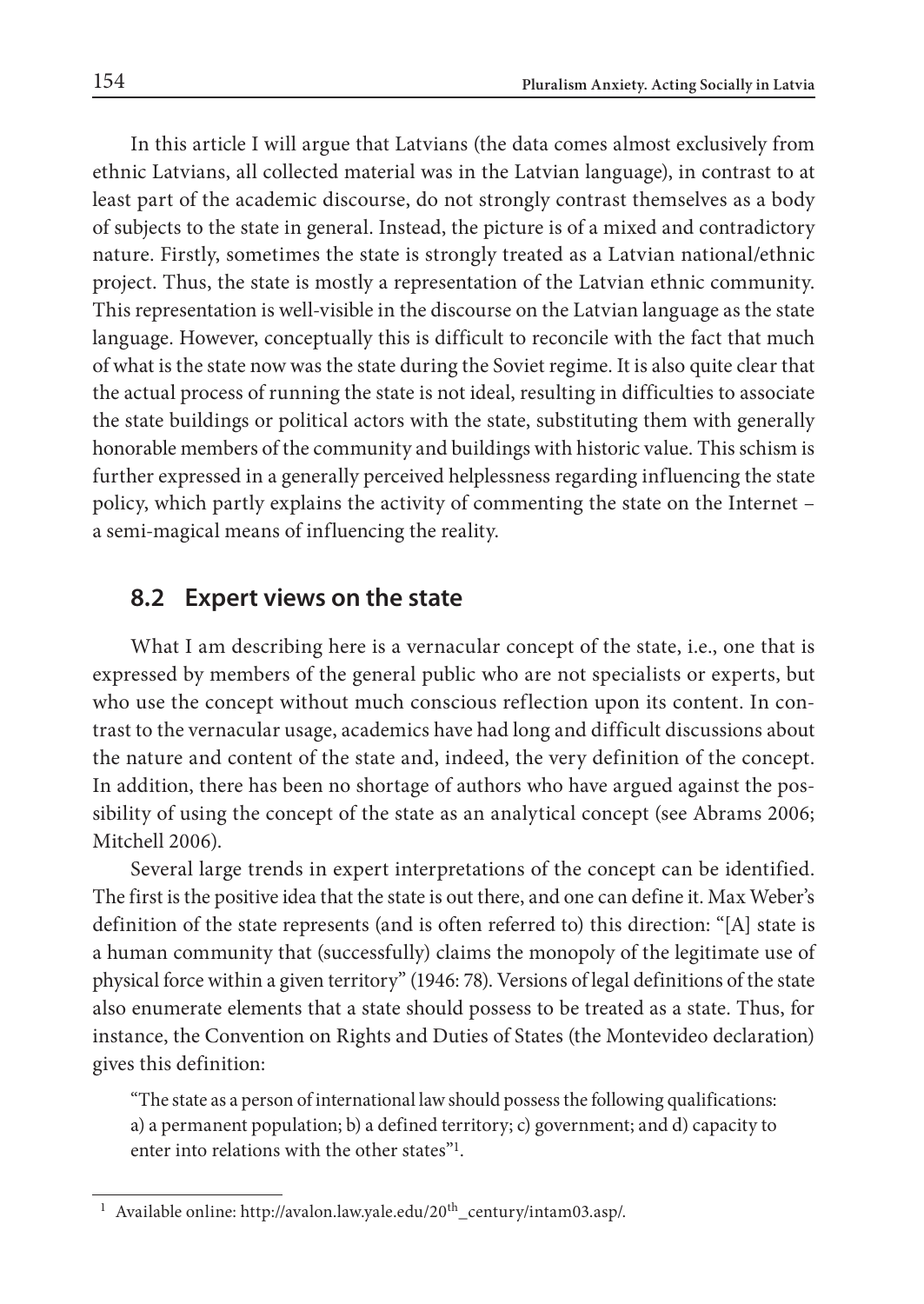However, these kinds of definitions crumble as soon as one needs to use them for the purposes of social analysis. What, for instance, is the minimum of the state (regarding territory and community)? Who are the 'community' here? Who and over whom does the community have the monopoly of violence?

The opposite view deconstructs the state as a fiction of sorts. The classical Marxist approach portrays the state as an apparatus that is designed to protect the interests of the ruling class at the expense of the exploited classes. As a result the ultimate goal of social evolution according to the Marxist vision should be destruction of the state itself (Abrams 2006: 91). According to the Marxist interpretation the idea that the state is anything more than just a mechanism of exploitation is a fiction, part of the ideology needed to maintain this mechanism operational, a kind of ideological mask. American political scientists came to a similar conclusion when at the wake of the discipline in 1950s they dismissed the concept of the state as an analytical term in favor of 'political system' (Mitchell 2006: 171–72). This echoed what social anthropologist Alfred Radcliffe-Brown wrote in his foreword to a book conspicuously called "African Political Systems" (rather than states) that "The State, in this sense, does not exist in the phenomenal world; it is a fiction of the philosophers" (1950: xxiii). For an anthropologist studying traditional forms of political organization in Africa (divided by colonial empire-states) it was all too clear that the Weberian approach could not be applied to make sense of the ethnographically observed realities.

Eventually the concept of the state re-entered the academic discourse. While in some domains the concept denotes a particular type of social organizations (as in debates over strong, weak or failing states), in another, particularly where empirical reality of the state is studied, the state is left altogether undefined simultaneously accepting it as a social reality that exists in people's minds. The analysts that accept this perspective, move away from trying to understand what the state is to how is it made, enacted and experienced in everyday settings. The concepts of governmentality and discipline developed by Michel Foucault (1977; 1991) and of state effects proposed by Mitchell (2006) have a heavy influence upon the studies, especially in the field of anthropology of the state (see for instance Reeves *et al.* 2014; Mühlfried 2014). Akhil Gupta and James Ferguson (2002; Gupta 2006) argue that the state is produced and enacted through the everyday encounters with various entities that stand for the state – including such details as the visit of a state inspector to the factory or an encounter with a policeman. Buildings and infrastructures certainly play an important role in producing the state and are routinely manipulated to this end (Scott 1998; Bissenova 2014; Laszczkowski 2014; Bellér-Hann 2014). However, whether buildings indeed produce the effect they are intended to and whether the citizens perceive a building as representing the state (and if so – which particular buildings) is not quite self-explanatory. Mühlfried (2014) has attempted to investigate, which buildings highland Georgians in Tushetia associate with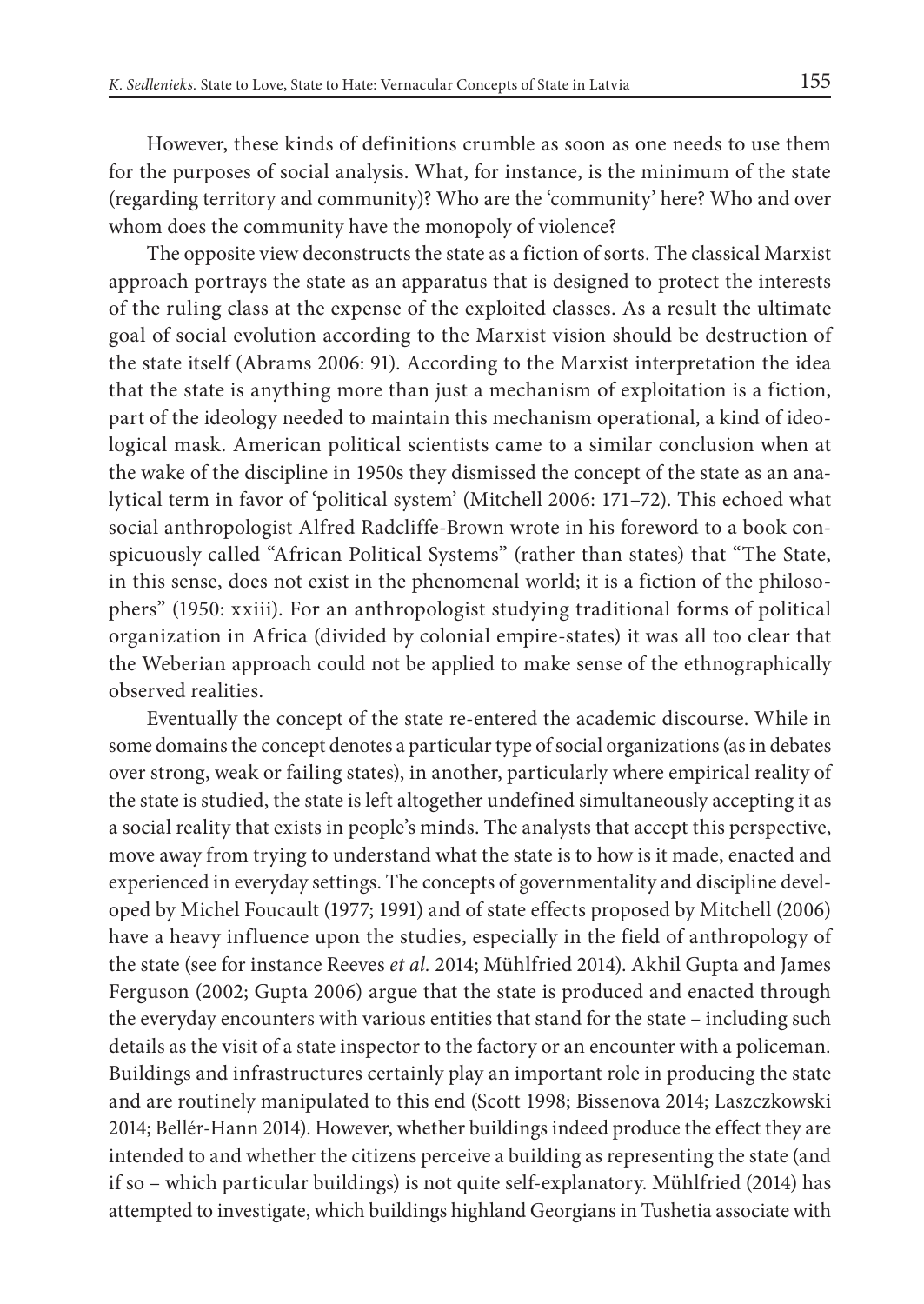the state while Scott (1998) builds the whole 'state perspective' around architectural and space-linked elements.

There are several large lines of the academic discourse this article engages with. The first is the assumption about the opposition between the state and the citizens (or subjects) as two more or less cohesive entities. In this discourse the state is a powerholder that actually or potentially oppresses the citizens and the citizens are actively or passively resisting the oppression. Although as Mitchell (2006) has shown, this division and opposition is a result of particular mundane activities and in practice cannot be observed, contemporary policies that rely on the concepts of 'civil society' as opposed to the 'government' embed such division in concrete everyday experiences. Therefore, it is plausible to expect that when Latvians speak about *valsts* they would treat it as somehow separate from *tauta* (the people, the nation).

The second line states that it is a near natural desire of a citizen to be engaged with the state processes as deeply as possible. The active citizen suffers if he/she is not able to exercise the entitled power. An alternative line advanced by Clastres & Hurley (1989), Scott (2009), Sedlenieks (2013), Mühlfried (2014), is that citizens do not necessarily desire being engulfed by the state and consequently are prone to escape the state rather than actively and creatively cooperate with it. While the perspective whereby the citizenship is a uniformly desired entitlement is based on the idea that the state is a product of the community (as in Weber's definition) which acts as one, the second perspective tends to take an approach which interprets state in much less favorable manner. The state is not necessarily a beneficial force for every individual subject, it is, as Marx pointed out, also a mechanism of exploitation often usurped by one or another power-group. Sedlenieks and Mühlfried have argued that in societies such as the former socialist countries that have experienced a 'century of perestroikas' (Grant 1995) the safe bet for a subject is to keep away from being drawn into the state rather than engaging fullhartedly in the duties of an active citizen.

In what follows I demonstrate that the totality of positions and attitudes of Latvians vis-à-vis the state oscillates between three points. One point is the assumption that the state is in fact a Latvian ethnic project. Another point is that the state is an entity that is somehow distanced from the speaker and the group that she/he describes as 'us', but which is often benevolent, caring and protective. The third point is the evil one where the state is a clearly antagonistic power the aim of which is to exploit the subjects. However, these three points are more analytic rather than representing some kind of sociological groups or situations. Perhaps it is even possible that this large spectrum is possible because on the everyday level Latvians imbue the term *valsts* with meanings that might have been described analytically more precisely with some other words, for instance 'government', 'community', 'country' or even 'territory' and 'land'. This large spectrum of meanings that can be attributed to the word partially explains why *valsts* became a noun number one in the Internet comments.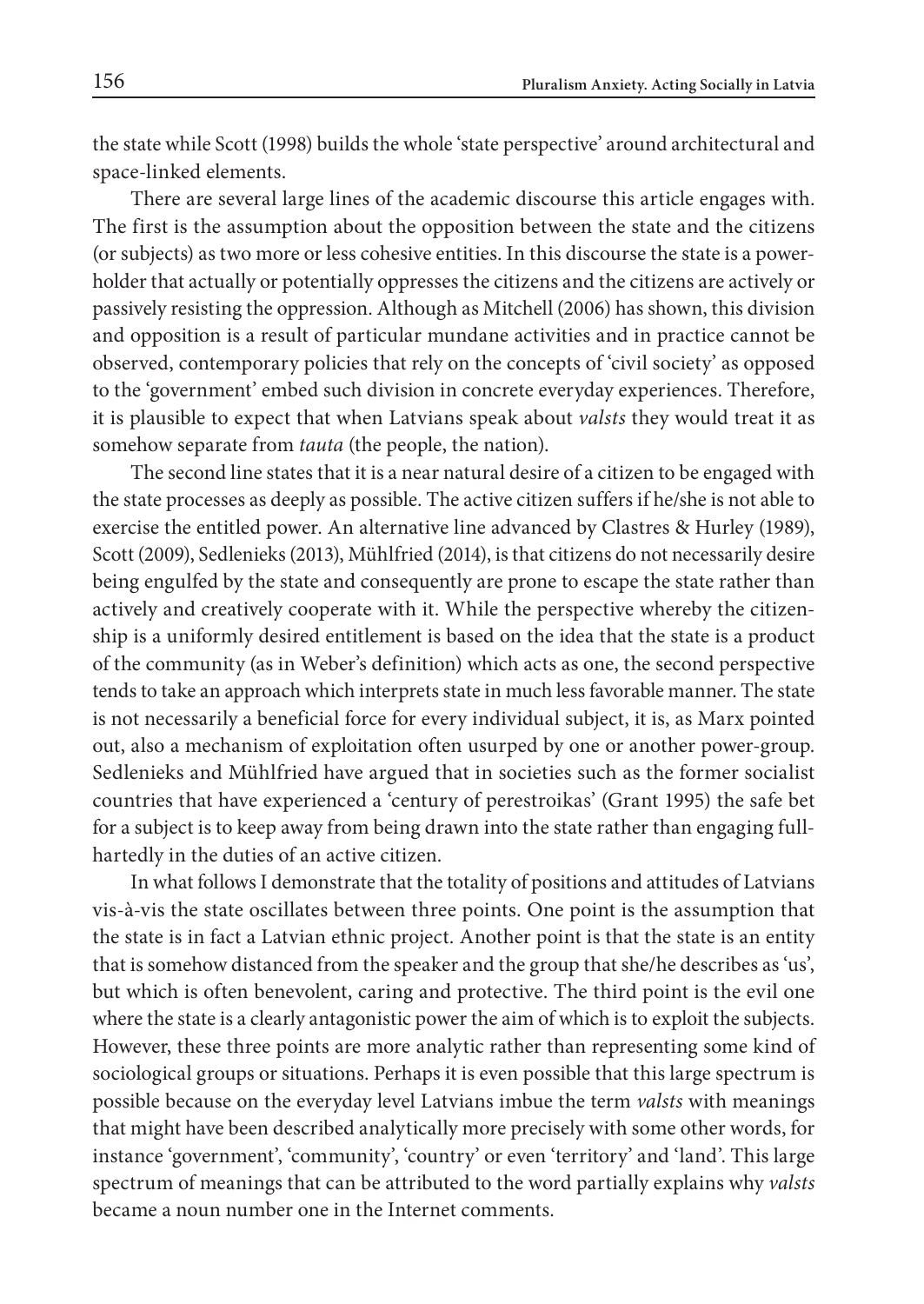# <span id="page-4-0"></span>**8.3 State as an ethnic project**

To a certain degree the idea of the state for contemporary Latvians cannot be separated from the ethnic idea, i.e., the state is an ethnic project and it is difficult to even think outside this frame. This became clearly visible in a conversation that I had with Guntis, a man of about 70 years. Most of his life he has lived in approximately the same area of central Vidzeme and most of these 70 years he had to spend in the Soviet Union. When I ask him about the similarities or differences between the state in the Soviet period and now, in the independent Latvia, this is what he answers: "The Soviet times – it was not a state. Did people have any power then? I would say it was the heaviest occupation for Latvia". For Guntis, the power of the people seems to be an element that differentiates the state from a 'heavy occupation regime'. This regime in turn cannot be the state because apart from the lack of popular power it was not the Latvian ethnic project that he now associates with the concept of *valsts*. Elsewhere Guntis is even more direct:

Each nation (*tauta*2) has the right to self-determine. Latvians have Latvian state, its task is first of all ensuring existence of Latvian nation. I fear to think what will happen if the Africans arrive. There are plenty of Muslims from Central Asia already in Moscow … altogether one cannot know what will happen and if Latvians will last for long.

Thus, the state is here to protect ethnic Latvians and the regime that has not such an aim, cannot be even classified as a state. Unexpectedly, this became apparent when I asked Guntis and other interviewees to name people that they associate with the state. They mentioned people with 'national backbone' rather than politicians or policemen. Consider the following conversation with Uldis, a man of about 60 years:

Yes, there is someone named Ainārs, he was the chief postman back in the days [Soviet period]. He originally is from Piebalga, but he has lived here all his life and knows all the people. I once nominated him for the Person of the Year prize and he got it. He was one of the first activists of the Popular Front, the chief of the horsebreeding section, he still remembers all names of all horses even from 30 years ago!

*Question:* But why do you associate him with the state?

Because he is a fierce nationalist. We have also Juris, he is also a fierce nationalist. He lives here nearby…

<sup>&</sup>lt;sup>2</sup> The first definition of the word *tauta* given by the online *Modern Latvian Language Dictionary* (tezaurs.lv) outlines a group of people of common ancestry and language; the second defnition is "totality of residents (in a state, country, territory etc."). *Tauta* does not have the citizenship component that the English term *nation* has. Latvians use also the term *n*ā*cija* to speak of *tauta* in relation to the state.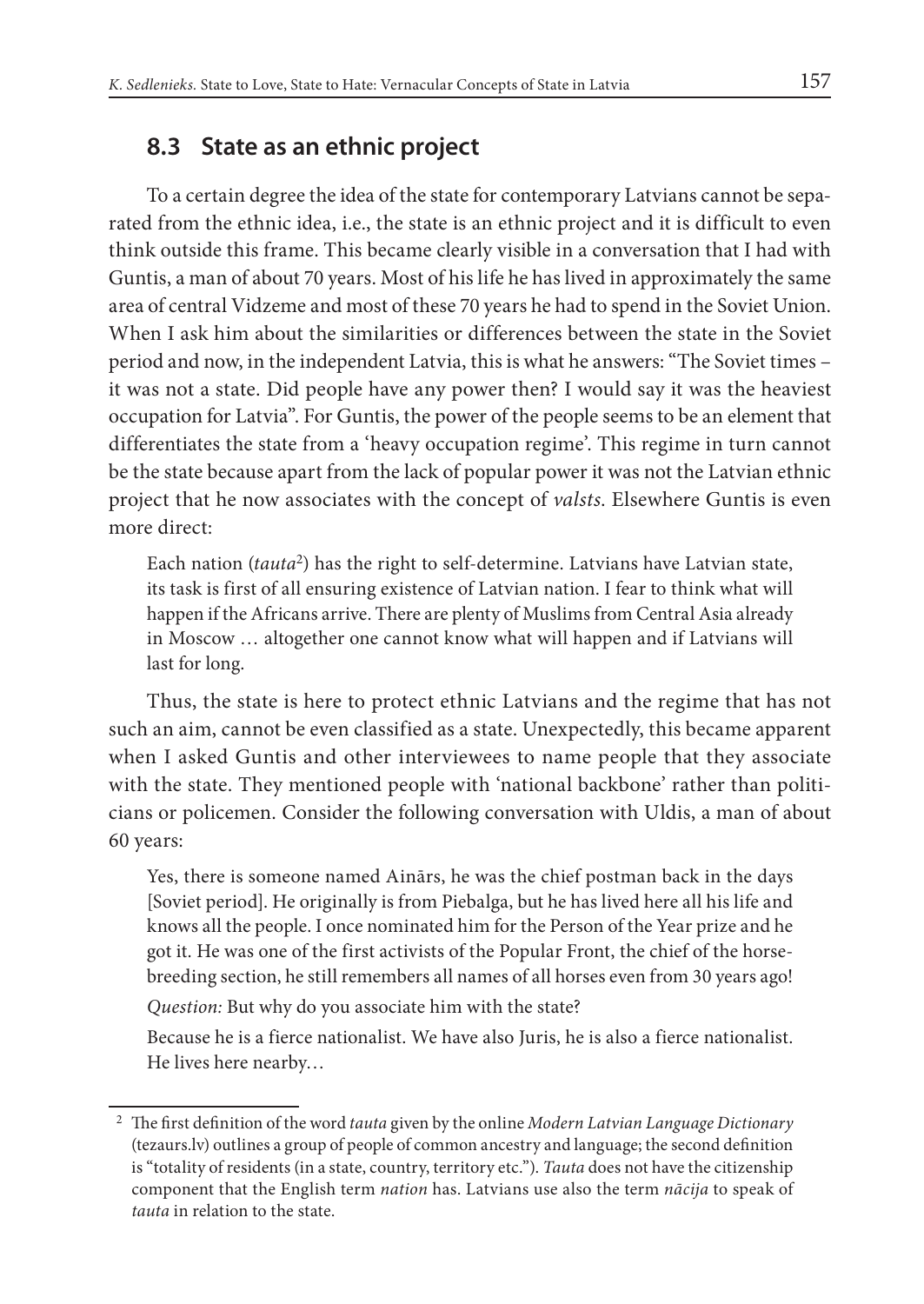Thus, the person to be associated with the state is the one who is a good nationalist. The connection with the political or administrative state structures is not a pre-requisite for such an association.

More interesting facets of the close link between the ethnic belonging and the state are revealed in the Internet comments that mention the 'state language' (*valsts valoda*).3 The Latvian language became the official (or in Latvian 'state language') in 1998 with the amendments to the Constitution. The subsequently adopted State Language Law (*Valsts valodas likums*) declares that Latvian is the 'state language' in Latvia. All other languages except the almost extinct Livonian are considered foreign.

When the 'state language' is mentioned in the Internet comments it is almost invariably in a xenophobic context. The authors, as it seems, draw a particular authority from the fact that they are native speakers of the state language. The fact that the commenters speak Latvian and the state also 'speaks' Latvian, creates a special, ethnic bond between these two actors. Consider the following comment:

Vsem "osvoboditelyam" [to all "liberators" who comment in Russian]! I know the Russian language very well, but I am not about to use it here, therefore I am going to ask in the state language. (TVNet 2014)

The comment starts with a phrase in transliterated Russian, calling out to all "liberators". The double quotes emphasize that the supposed liberators were not, in fact, liberating, but occupying forces. The fact that this is written in Russian means that the "liberators" were Russian and that the descendants of the "liberators" (here identified with the occupation forces themselves) do not speak Latvian. Instead of saying 'the Latvian language' the author emphasizes that Latvian that he/she is using is the state language and Russian is not. The following quote indicates the same principle: "How about the right of the Latvian people [*tauta*] to use and popularize the state language in their own state and in the public media space?" (TVNet 2014).

In other situations, the xenophobic undertone becomes more prominent. The following comment is about the necessity to translate information from Latvian into the language spoken by the people for whom this information is intended.

The worse they will know the state language the quicker they will give slip to where they feel better. The only case where there should be a [state sponsored] interpreter is in criminal courts. We should have regulation that in all other places in the state the communication must be in the state language. (Delfi.lv 2016)

The first sentence refers to the idea popular in the nationalist circles according to which the people who are not happy about the existing order in Latvia should leave. Most usually it is attributed to Russians, suggesting that they should move to Russia.

<sup>&</sup>lt;sup>3</sup> Official translation of the term in English is 'the official language'. Therefore I put the 'state language' in inverted commas to emphasise the meaning in the Latvian language.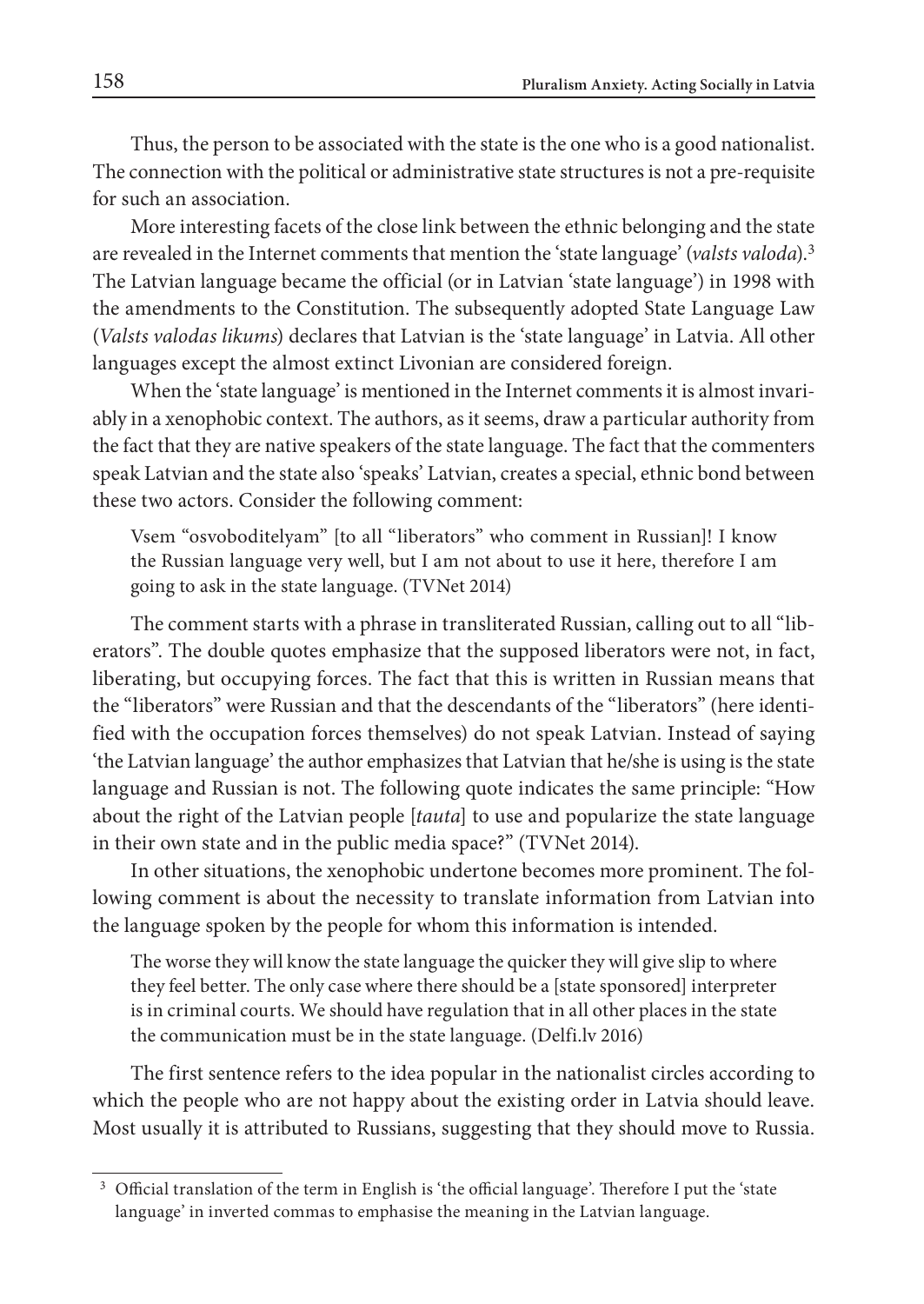This sentence also suggests that ethnic non-Latvians do not belong to Latvia. The following comment reiterates "return to motherland" topic:

If you don't want – nobody forces you [to stay in Latvia] – go where you can speak your tongue and don't ask that my country – Latvia 'teaches' the state language to the unwilling!! (Apollo.lv 2016)

The language is a particularly salient determinant of ethnic belonging in Latvia (just like in many other societies). It is by language that one often can establish connection between him/herself and a person that is otherwise a complete stranger. As Benedict Anderson has demonstrated, unification of language, creating of 'official' or 'literary' languages were instrumental in development of nations as 'imagined communities'. Anderson (2006: 88) describes how the Russian Emperor Alexander III attempted to unify the empire by making Russian the only official language, banning minority languages from the public use. The Baltic provinces of which the lands inhabited by Latvians were part, felt this 'Russification' significantly and the period is still remembered in Latvia as violence against basic national rights. 'Russification' was among the causes of discontent that lead to the revolution of 1905, which is widely treated in Latvian history as a precursor of attempts to create an independent Latvian state. $4$ 

Language thus creates a bond between the speakers, symbolically proclaiming that they are somehow the same and at the same time different from others – those that do not speak the language. The idea of the term 'state language' (in contrast to, for instance, 'the official language') thus establishes a particular link between those who speak the language and the 'state'. The state of Latvia speaks Latvian, it is the language of the state and thus those who speak this language belong to the same entity, they and the state are at this level identical – members or elements of the same community.

This link between Latvians, the state of Latvia and the Latvian language partially explains the agitated state that Latvian-speaking residents of Latvia descended into during the referendum on the state language in 2012. The organizers of the referendum proposed that the Constitution should be amended and the Russian language should be declared a second state language. There are, of course, many other reasons why Latvians felt threatened by this proposal and mobilized to a loud 'no' vote, but the association between the state and the ethnic Latvians was much to do with this mobilization. If there would be two state languages the unidirectional symbolic link between Latvians and the state of Latvia would be endangered. It might have also provided a possibility for Russian-speakers to identify with the state: should the referendum be successful, the state would now be speaking two languages Latvian and Russian.

<sup>4</sup> Establishing and standardizing the national variations of what used to be called the Serbo-Croatian language in the ex-Yugoslav countries of Bosnia and Herzegovina, Montenegro and Croatia was an important step afer the socialist Yugoslavia split into several independent states (Brković 2014).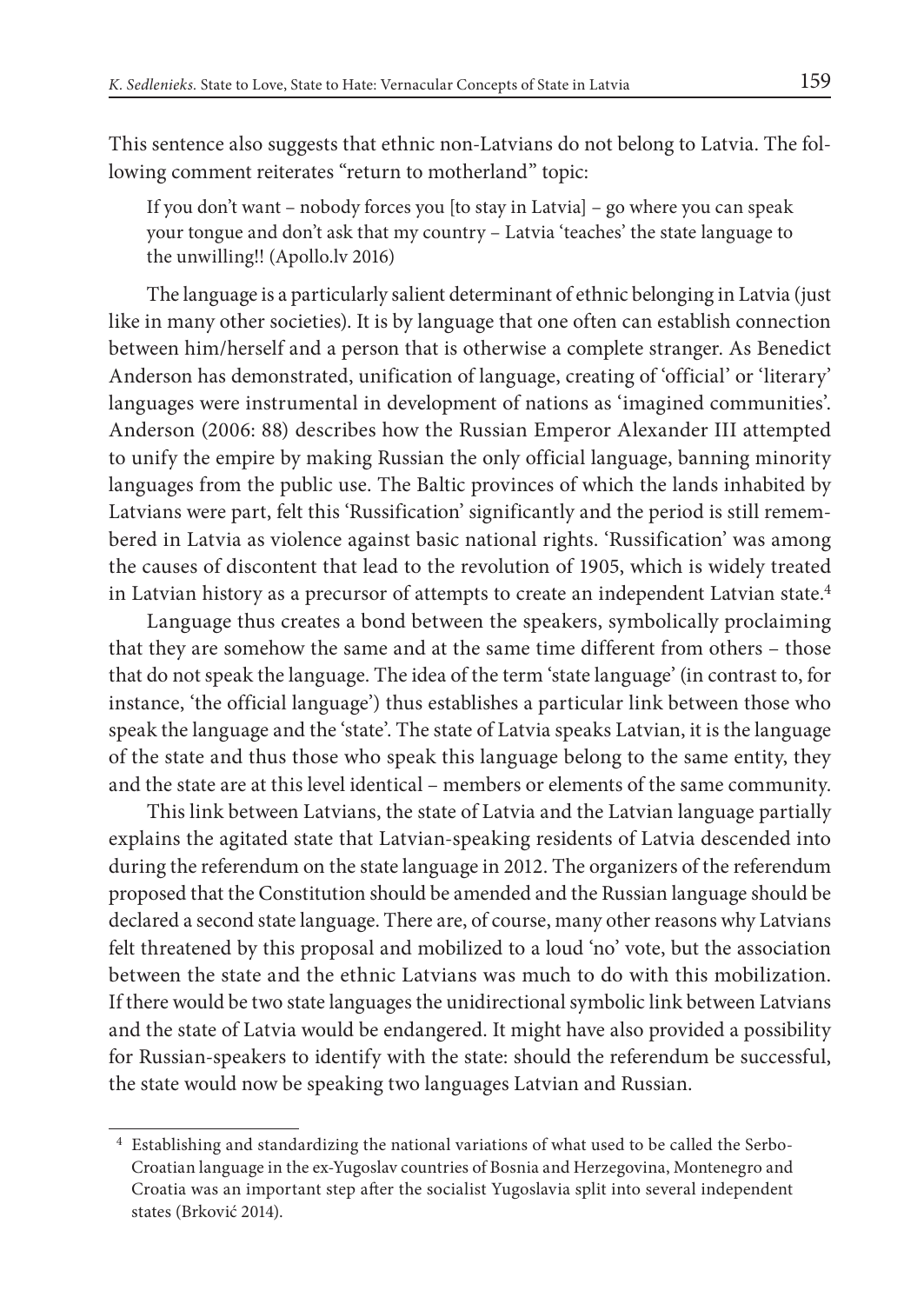The link between the state, the Latvian language and ethnic Latvians also gives opportunity to imagine that speaking the Latvian language is a declaration of loyalty while speaking Russian inevitably gives grounds to doubt the loyalty of the speaker. This explains the hostile tone of the above-quoted Internet comments.

The fears that the referendum of 2012 and some other events sparked among ethnic Latvians, lead to work on the so-called 'core of the constitution' initiated by lawyer Egils Levits. His idea was that there is an unwritten basic set of principles that the Latvian Constitution, Satversme was based on. The group of lawyers set to work and eventually a new, greatly extended preamble was developed and adopted by Saeima in 2014. This preamble was supposed to work as an explanation of why the state of Latvia exists and what are the core values of this state. Ethnic Latvians (*latvie*š*u tauta*) and the Latvian language achieve a particularly prominent position in the document. The preamble states:

Since ancient times, the identity of Latvia in the European cultural space has been shaped by Latvian and Liv traditions, Latvian folk wisdom, the Latvian language, universal human and Christian values. Loyalty to Latvia, the Latvian language as the only official language, freedom, equality, solidarity, justice, honesty, work ethic and family are the foundations of a cohesive society.

Although it is not self-evidently clear from the text, ethnic Latvians and the language are given here an extraordinarily central space. Thus, if the original preamble which was only 13-word long used the term 'The people of Latvia' (*Latvijas tauta*), not differentiating ethnic belonging of the 'people', the new preamble clearly set 'the ethnic Latvian people' (*latvie*š*u tauta*) as more central to the state. The language of the Latvian ethnic group was clearly embedded in this imagery of the Latvian state. This embeddedness of the ethnic Latvians, and their language as core elements of the state of Latvia can be seen clearly in the following official commentary on the meaning of the above text by Ringolds Balodis, one of the authors of the new preamble.

The first sentence mentions the Latvian language as an element of Latvian identity along with Latvian traditions, but in the second sentence Latvian language is emphasized as the state language which is the only one [the only state language] and it is linked together with loyalty to the state of Latvia. (2014: 131)

Consequently, it seems that the assumption that the state in Latvia (at least as long as it is the state that is defined by the current constitution) is a project of the Latvian ethnic group, and that this special link is defined through the language the use of which somehow indicates loyalty, is not only a vernacular idea but also one shared by some experts.

The assumption that the state is an ethnic project sometimes causes paradoxical problems when Latvians need to identify the state in more abstract terms. If the state is the state of ethnic Latvians, it seems, the organization that is not created by or for ethnic Latvians, cannot be state at all. This was well visible in the above-mentioned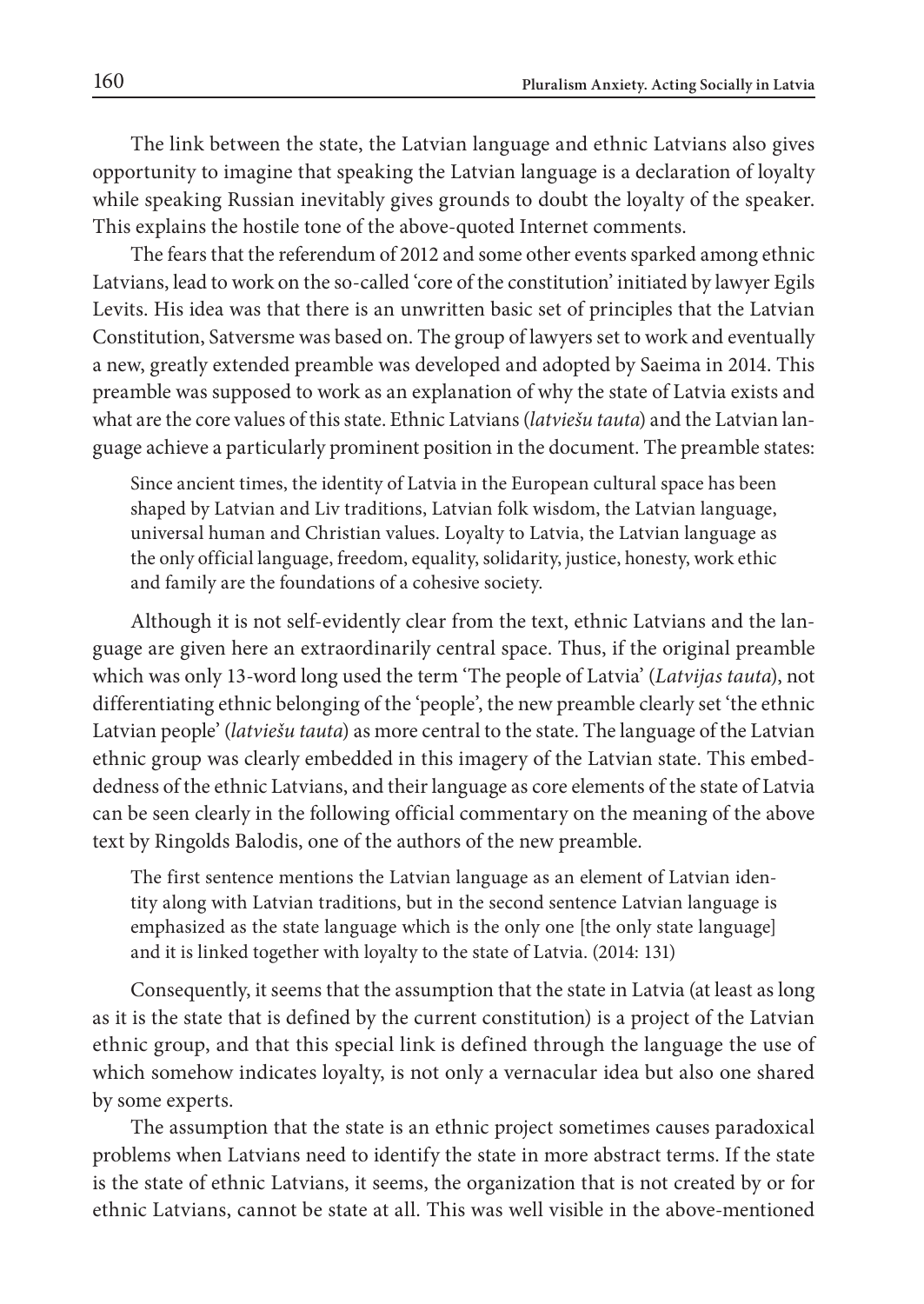quote where Guntis said that the Soviet Union was not a state but an occupation regime. This problem manifests itself also in the way some buildings are perceived in relation to the state. When it comes to the representations of the state, as some scholars have argued (Mitchell 2006; Sharma & Gupta 2006; Bissenova 2014), buildings stand prominently as symbols of the state. Therefore, following the example by Mühlfried (2014), I asked my interviewees what buildings they associate with the state. Contrary to what I expected, buildings of schools, museums, and even historic castles (which often are both, schools and museums) dominated the list. Although some interviewees spontaneously mentioned the local and even the central government, it was not the first choice. In one of the interviews it became clear that the interviewee perceived the functional overlap between the supposedly ethnic Latvian state and the Soviet state to be an insurmountable contradiction. When I asked Edmunds if he associates the current building of the local municipality (that also houses post office and several other municipal institutions) with the state, his answer after a very long and considered pause was: "Well, the office of the *sovkhoz* [the Soviet state-owned collective farm] used to be there. How can I associate it with the state?"

When speaking about the buildings that represent the state the academic discourse usually assumes that these are buildings that have been built, commissioned or supported by state institutions. The purpose of the construction then would be to give a clear and visible message to the subjects about the presence of the state. The difficulty of Edmunds to associate the building of the local government with the state comes from this kind of association. The building was constructed during the Soviet period by the local *sovkhoz*. The offices of the *sovkhoz* were situated there. For Edmunds it is clearly very difficult to reconcile the *sovkhoz* with the ethnically-bound Latvian state.

However, the interviews demonstrate also another possible, but rather different, way of treating the concept of 'state' in relation to buildings, i.e., the state is something that is created or owned by the society collectively, as is seen in this fragment of conversation between Mārīte and Visvaldis:

*M*ā*r*ī*te:* "If that does not belong to me, then it belongs to everybody, if that does not belong to a single individual, then it belongs to something larger."

*Visvaldis:* "Everything that has been built some time ago, whether 20, 50 or 100 years ago, that is all state. That is mine because I am the citizen of the state. That belongs to us."

Old buildings thus become part of the community and, by implication, part of the state. This explains why refurbishing and even reconstruction of old buildings (for instance reconstruction of the 18th century City Hall and the medieval House of Blackheads destroyed during the war in Riga) was such an important part of shaping the outdoor space in Latvia since regaining the independence. The buildings that once could have been perceived as representing the oppressive rule of the Baltic German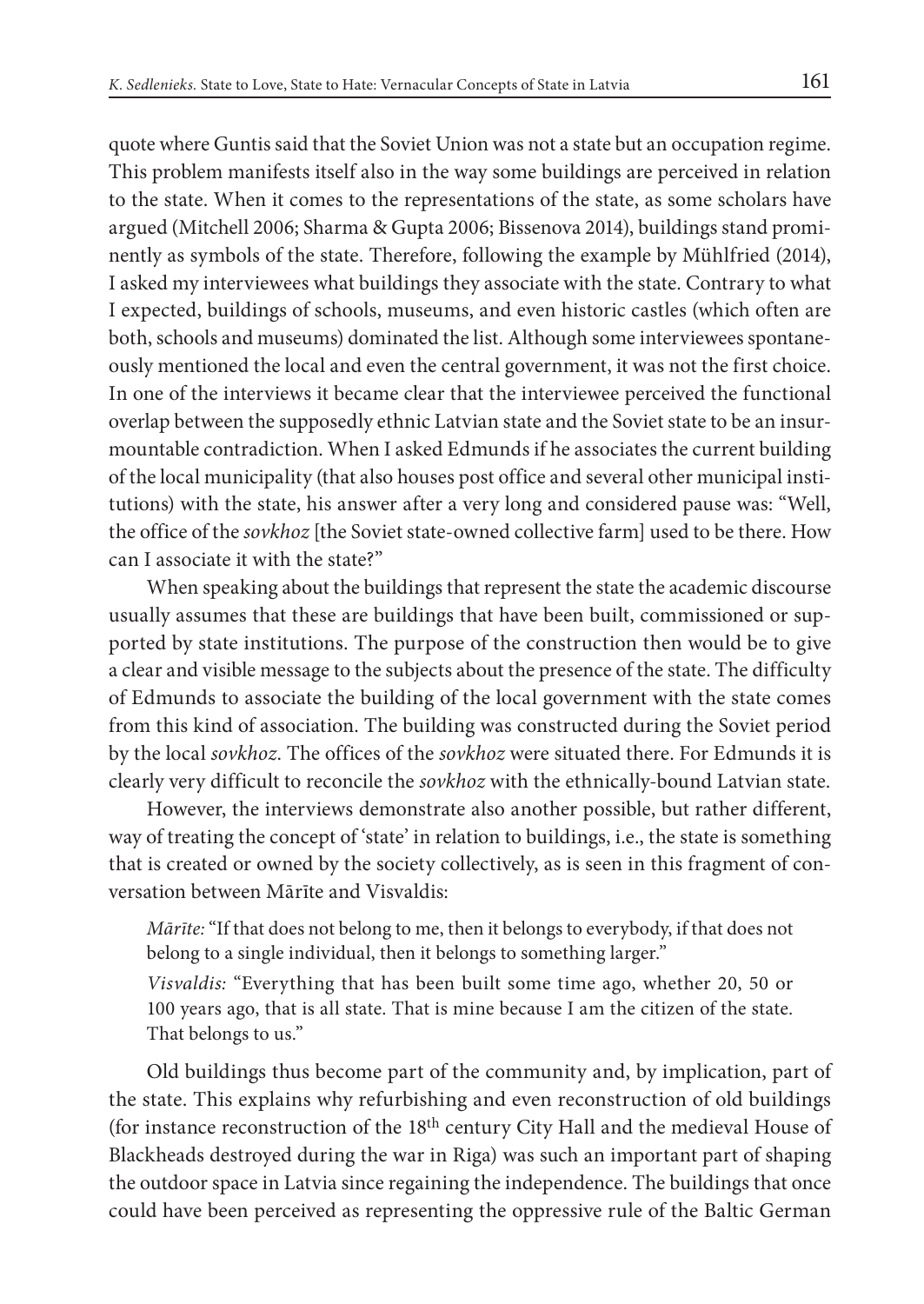aristocracy (e.g., historic castles, manors or municipal buildings) were now safely included in the public imagery of the Latvian state. Regaining independence was legally positioned as a continuation of the state of Latvia, the existence of which was only interrupted by the Soviet occupation. Thus, reconstruction of the old buildings fitted the pattern of thinking. The buildings themselves were old enough to have lost the association with the current regime and acquire the features of the state as a common property. The more recent buildings, associated with the Soviet rule could not be as easily associated with the state as the above quotes indicate.

The ethnic Latvians thus see the state as a part of their national idea. This should mean that they feel a part of the state and have a personal identity-level connection to it. The reality is more complicated as the connection gets distracted by another perception of the state where the citizens have little power and the state is perceived as an entity on its own.

# **8.4 Together or apart from the state?**

Analysis of the Internet comments leaves a mixed impression regarding whether the state subjects (commentators) feel a part of the state or separate and opposed to it. A large group of comments demonstrate that the authors clearly feel either a constituting part of the state or the part of the community which has created the state institutions as means to achieve some goals. Such statements are most often visible in comments that criticize the realities of the actual practice as in the following comment.

But, first of all, the people of Latvia [*Latvijas tauta*] should clearly demonstrate its negative attitude towards the activities of S. Āboltiņa [an influential politician], because otherwise the state of Latvia will continue on the road of degradation of democratic order. We, the people of Latvia, risk that the degrading of state order will not stop at this precedent. (TVnet.lv 2011)

The state here is a common property, a tool that the people of Latvia have built. The activities of a particular politician can damage this tool and therefore the people need to do something – in this case 'demonstrate negative attitude'. Another commentator criticizes corruption and by that takes the position of some ownership: "The President needs to work in the [presidential] castle, he must draw changes to the law in order to start imprisoning those who steel from the state" (Apollo.lv 2016). The next example, though, gives somehow less clear picture as of whether the commentator feels a part of the state or not.

This pal [an allegedly corrupt official] needs to be in charge of the amateur theatre in the Riga Central Prison. How rotten should be the state if thieves steel people's money for years on and nobody can do anything with that! We need corporal punishment – beating with lashes! Lash him to blood so that the back is raw and I doubt he will continue steeling! (Delfi.lv 2014)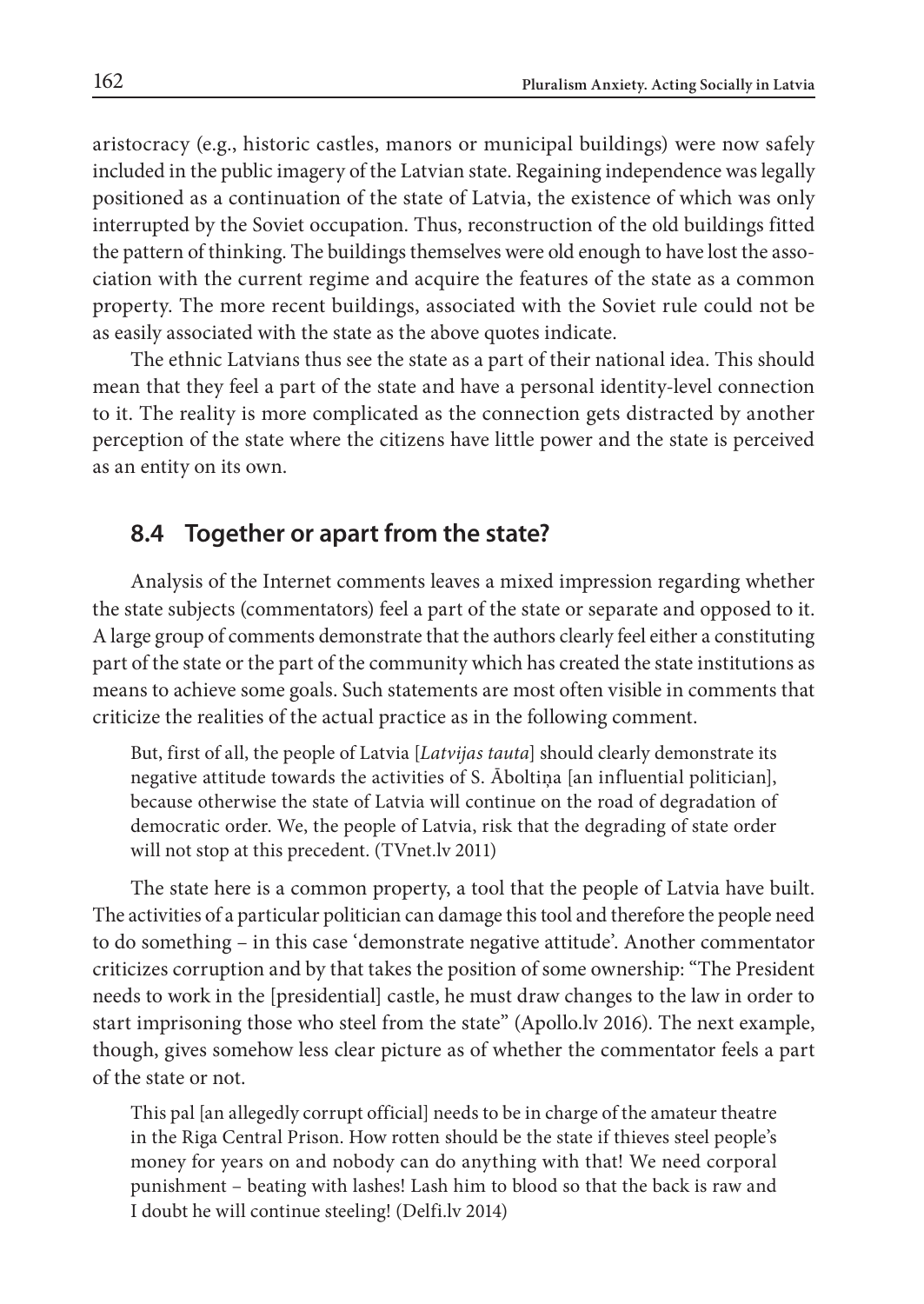Is the author treating the state as something that he/she also belongs to or not? Perhaps more the former as he/she clearly takes offense for the thieves, due to whom, one can assume, the state is so rotten, not that the thieves themselves are the state. Expressions such as 'our state' indicate that the author is talking about the state as something that is not separated from the society or which belongs to the society.

The ownership of the state and the sense and reasons for perceiving one as a part of the state, could be more clearly seen in the interviews, because here we had the possibility to ask the question directly. The interlocutors often agreed that the state is the society and as such they themselves belong to the state.

*Osvalds:* "What is the state? We all are the state. The state is the territory that we inhabit and where all the laws and borders are established. We are part of that state [literary 'form the contents of the state']".

*Helga:* "Can the state exist without us?"

*Osvalds:* "It cannot! If there are no people, what happens? We are almost the most important ones [everybody laughs]. There are still no robots".

Osvalds' description echoes the two definitions of the state mentioned at the first part of this article, including such elements as the territory, laws and community. However, the idea that people might be the most important element of the state seems so absurd or so bold that it causes laughter. Thus the 'community' mentioned in Weber's definition remains an ill-defined part here. Moreover, at the end of the reply Osvalds mentions robots. It is not perfectly clear, but robots usually are perceived to be machines for work. Thus, the phrase might mean that Osvalds actually thinks they are the most important part of the state not because they are the ones who form the state but simply because they do all the work upon which the state exists.

Sarmīte another pensioner from Central Vidzeme replies similarly to my question of whether she feels like a part of the state: "[H]ow can I not be? I was born and live here, but as we talked with the friends: we are only the solders, we can listen how the parties talk and quarrel, but we cannot change much".

Accordingly, the fact that the subjects are part of the state or even constitute an element that the state cannot exist without, does not mean that the people actually are the state. In all the above examples the state is something rather external to the subjects even if they perceive the state as their own common property or instrument for achieving certain ends. Aina, a pensioner from Northern Vidzeme draws a close emotional link with the state, but also indicates that there is a rather patronizing reciprocation between the subjects and the state: "The state is something that we love. State is what gives us our pension… but only if it is deserved". Here the state gets almost fetishized as an all-encompassing provider and actor that requires reciprocal relationships. When we directly asked what the purpose or the benefits from having a state are all interviewees could come up with a list, which usually concentrated around security and stability.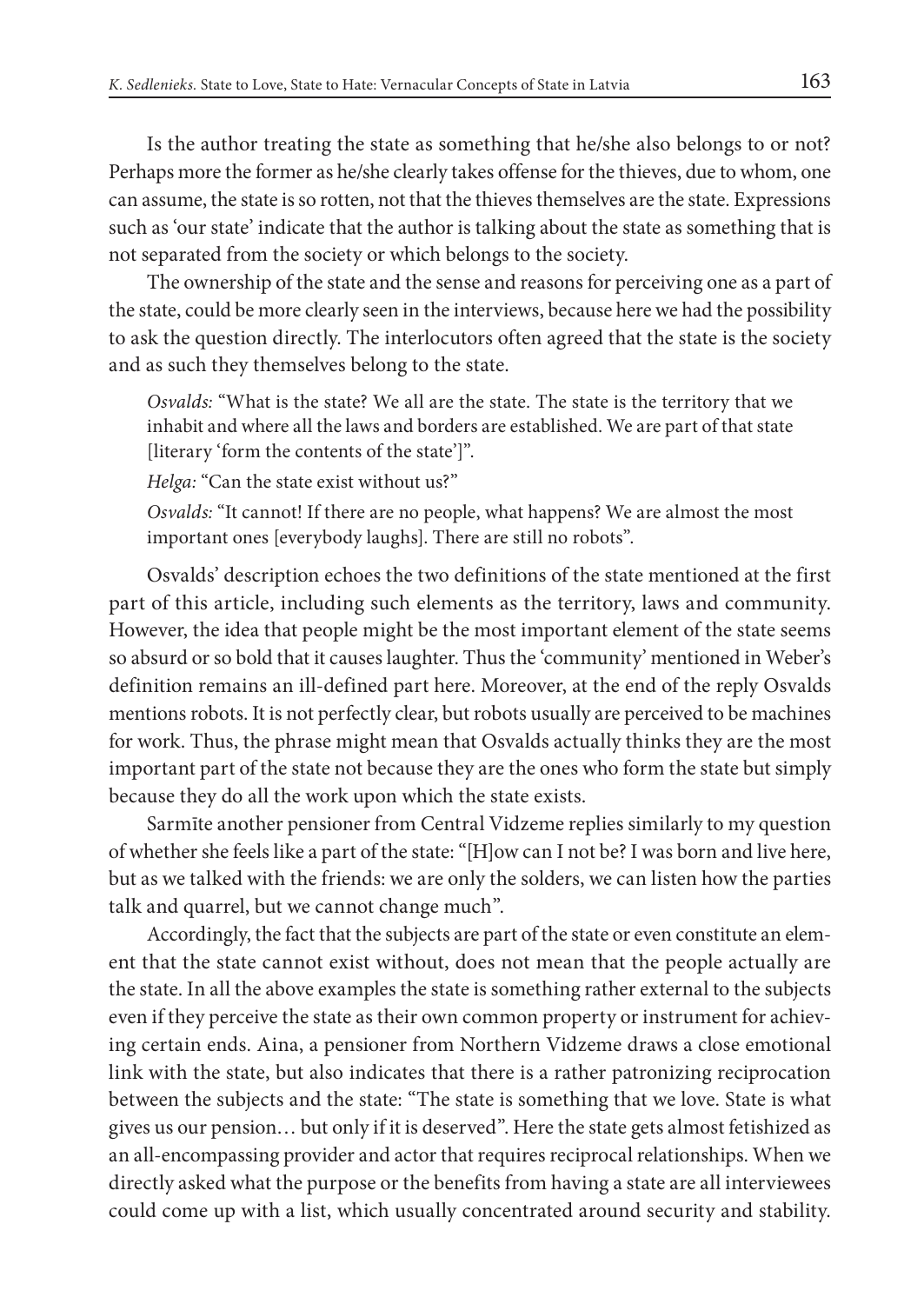Thus, although Smuidra lives in a private farm she still says: "In fact the state has provided me with everything that I have – the house and security".

Andris who has moved to England and talks to me while on vacation in Latvia tells that "the state is the one that takes care of the people". For him British state does take much better care of the citizens than Latvian state. In a similarly contrasting way Valentīns compares the current Latvian state to the Soviet state explaining that:

Russia, Moscow gave everything. They gave everything: tractors and all. Do you think we could have earned all with our own hands? They gave everything. During the Soviet times there were *kolkhozs* [collective farms], if five tractors came then because the Moscow had assigned five tractors. The factory produced, and they shared. The same tractors were sent to Kazakhstan, but it is not like that here. Here the farmer is breaking his back, working hard, buys that tractor and nothing works and that's it. The state does not help.

The discourse of the state that is supposed to help and provide benefits (rather than redistribute the common wealth) was widely shared throughout the interviews, although not nearly always in as critical a light as described by Valentīns.

Although the state is a national project for Latvians and although it is a tool created by the people, it also can become an entity on its own, quite separate from the subjects and when it does, the behavior of the state is usually quite negative towards the citizens.

# **8.5 Persons to be identified with the state**

This brings us back to the state as a Latvian national project. The state as described by the people in the interviews and the comments alike ideally is the Latvian ethnic project, it is something that they like and that they identify with through the means of shared language. This ethnic project, however, does not work quite like expected. It has been corrupted through crooked politicians and sometimes contaminated by survivals of the Soviet past (as represented through the buildings that are now used by the current state institutions, but which used to be Soviet offices of power). As a result, the politicians or high-ranking bureaucrats that one would expect to be associated with the state, do not achieve such a status. None of the people we interviewed spontaneously named a politician as somebody that they would associate with the state. Instead they named local people with apparent national/ethnic backbone. Thus, for instance, Ilze, the pensioner mentioned already before, says:

Anna, my friend and neighbor is perhaps one of such people. Previously she worked at the Occupation Museum [in Riga]. She does not work there anymore, but she often actively participates [in social life] and reacts to all events. She is definitely a person with a state-oriented thinking. I don't know any other such person…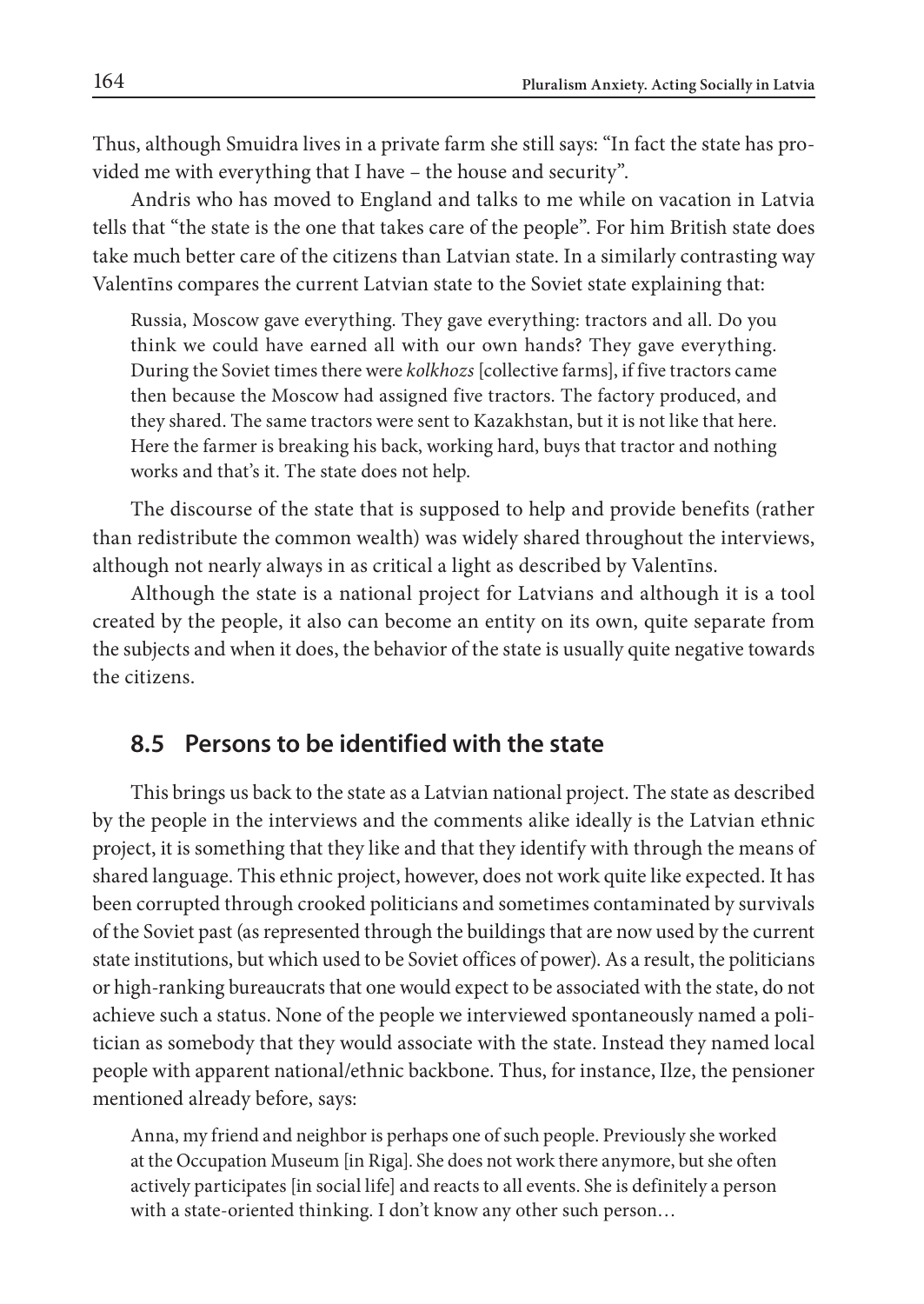Ilze cannot think of another person that she would associate with the state. The politicians, bureaucrats that are in charge cannot be associated with the state as they are rather the reason why the state cannot work properly, why it cannot provide in the manner that it is supposed to. Such a discrepancy between the actual actors of the state institutions (like politicians or bureaucrats) and the individuals the interlocutors associate with the state illustrates another gap: despite being part of the state, the interviewees did not feel they could influence much in the way it operates. Sarmīte (above) says that she and her friend believe that they are 'soldiers' that can only march, while the commands are given by somebody else. Baiba links politicians with the people who elect them, but feels that the task of the voters is mostly to be commanded or ruled over:

I would say that the MPs are also the state, because without the MPs we are small and insignificant: whatever they decide, we obey – to all the laws and all the parliaments. And without the people they are nothing – over whom are they going to decide to?

The space between the state as the entity that is 'our own', with which one identifies on a very personal level, mediated by the state that might be providing different benefits and the realization that one is just a soldier, a receptor of orders without many possibilities to do something, to participate on the level of decisions is important in understanding why there are so many references to the state in the Internet comments.

# **8.6 The magic of Internet**

The comments on the Internet should not be treated simply as malignant ranting whereby some individuals who have nothing better to do are expressing their primordial hate. Instead, it should be treated as an attempt to turn the machine of the state to the correct path. I was prompted to this by Andra, who, upon hearing that I was researching relations of citizens and the state, exclaimed: "But I am, every day, actively participating in the state". Expecting that Andra was an activist of some NGO or another group, I asked what she meant. To my surprise she answered that she was posting comments on the Internet news portals. She perceived this activity not as a pastime or a channel for her anger but as a productive activity that she performed as a citizen. There was a clear sense of mission in what she was telling. From this perspective the comments that claim the state to be part of the society, as 'our' or 'us', may be read also as texts whose purpose is to attack the malady by words, by intentions, by the "energetic value" and thus improve the situation. The commenting on the Internet therefore becomes akin to a magic ritual whereby words are believed to have the potential to escape the medium on which they are written and influence the world. There is, indeed, a whole range of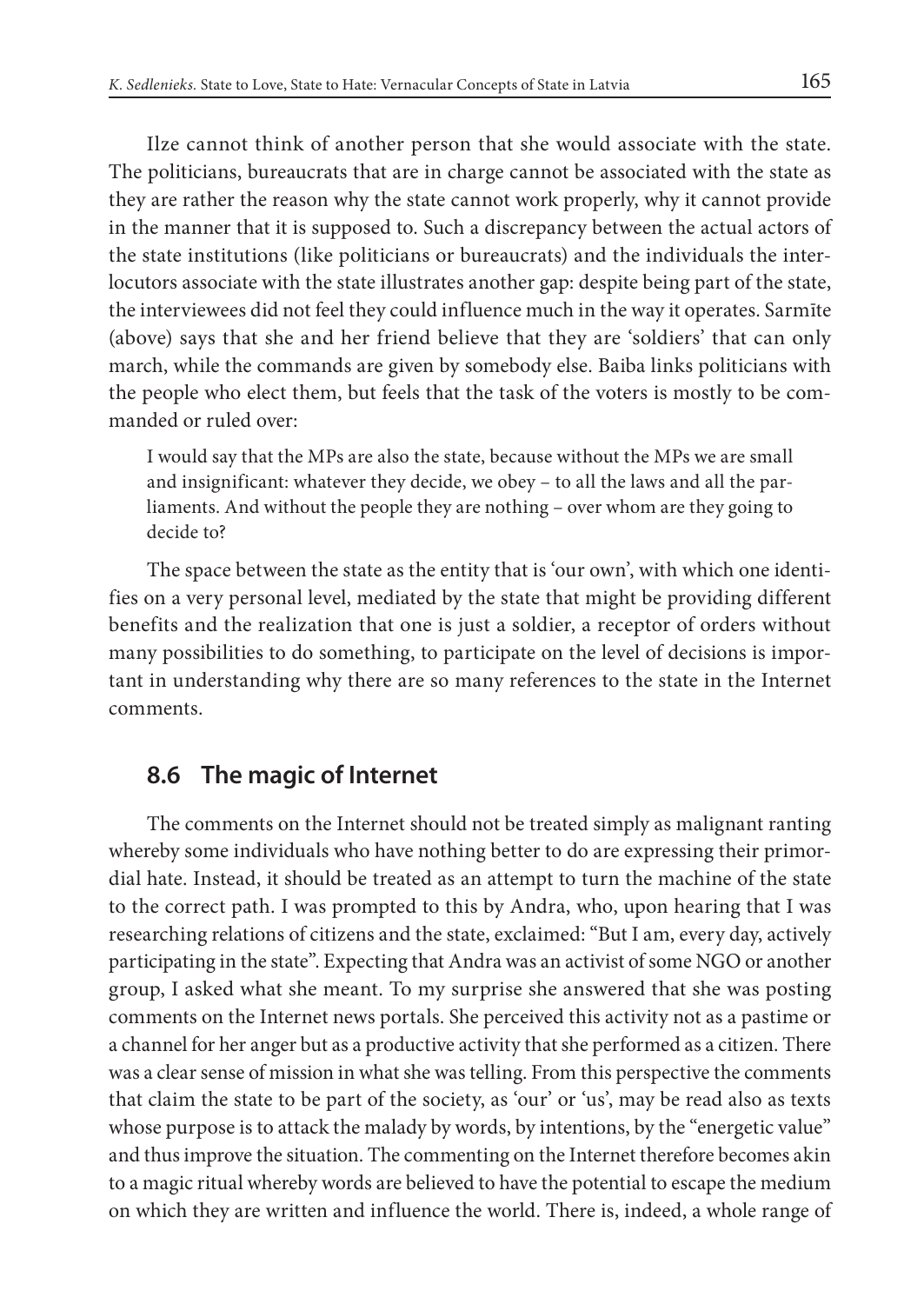comments that contain prayer-like formulas or curses, for instance: "God bless Ināra and Latvia! Latvia! Latvia!" (Apollo.lv 2016), "May she has God by her side when Devil takes her to hell" (Apollo.lv 2016).

Similarly, the comment quoted earlier in the text, which demands that people (probably on the Internet) express their negative attitude towards MP Solvita Āboltiņa so as to preserve democracy and the state, comes very close to this idea. It is, of course. difficult to draw a line between a simple use of metaphoric and powerful language and magic rituals. Both are supposed to have impact by means of words. It is clear, though, that at least for the people who engage into writing comments in the Internet news sites, the commenting becomes an arena of real or imaginary enactment of citizenship. Commenting that include swearing, telling jokes about the powerful (see, for instance, Mbembe 2006; Scott 2009) are widely used 'weapons of the weak'. Whether these weapons are effective in this or any other situation is a different story.

### **8.7 Non-Latvian perspective**

The data on which this article is based, as stated in the introduction, comes almost exclusively from comments in the Latvian language and from the ethnic Latvian interlocutors. The perspective of the people who are not ethnic Latvians or do not speak Latvian has been left out. This is an important drawback of this study since only about 60% of inhabitants of Latvia are ethnic Latvians. However, it is possible to speculate that their discourse on the state in Latvia would not be remarkably different. If Latvians perceive the state in Latvia as a largely Latvian ethnic project, it can be expected that the non-Latvians would hold a similar idea. On these grounds they cannot be expected to have the same kind of positive identification with the state of Latvia. Quite the contrary – due to the language they speak, their relations with the state of Latvia would be perceived as somehow alien or antagonistic. The discourse on the 'state language' constantly reminds them of this awkward position of speaking the language that is not the 'state language'.

In this context it is possible to expect that the state as an actor on its own would be more prominent, leaving non-Latvians even less integrated in the project of the state as the ethnic Latvians themselves are. This situation could be observed during the construction of the large brand-new building, the Latvian National Library that lasted six years (2008–2014) and the costs rose to almost 270 million euro. Although the construction was criticized for the costs and lack of proper management, ethnic Latvians in general accepted the building as an achievement of their state. The building was nicknamed the Palace of Light (*Gaismaspils*) after a legend describing a millenary rebirth of a nation and put into poem and song by no less legendary poet Auseklis and composer Jāzeps Vītols about a century ago. For ethnic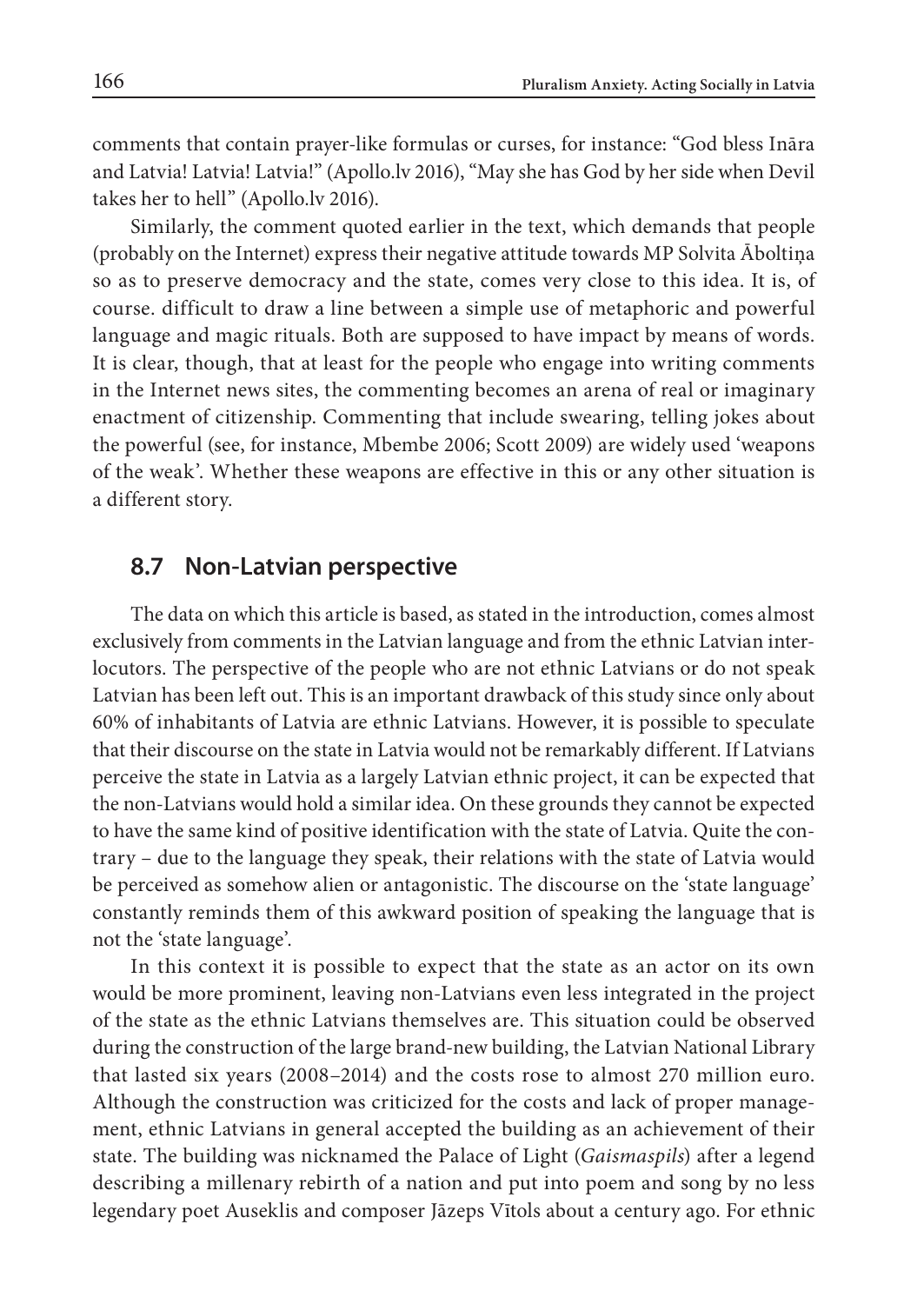Latvians the Palace of Light was thus both a national symbol and an expression of the common achievement of their state. However, the building received much more critical attitude among the Russian-speakers who generally saw the building as a waste of money.

That non-Latvians also perceived the Palace of Light as not particularly suited for their identity is apparent from the contents of the 'Peoples' bookshelf'. This is a bookshelf that is centrally displayed in the building and is several stories high. Everybody was (and, at the moment of writing this text, still is) invited to contribute a book that is particularly important for the donor. Although there are some books in other languages, and some books are in Russian, the absolute majority is in Latvian. Supposing that the majority of books were donated by the residents of Riga where ethnic Latvians are not a majority, it is clear that Russians were much more reluctant to donate books. For them, the Palace of Light then is a construction that Latvians erected, that represents the ethnic Latvian character of the state.

# **8.8 Conclusions**

I started the paper with inquiring as to why the concept of state (or the noun *valsts*) is so prominent in the Internet comments. The expert concepts of the state fluctuate from treating the state as antagonistic to the citizens on the one hand, to being an expression of the citizens on the other, and then again being an imaginative effect with little physical reality. What becomes apparent after the analysis above is that for non-expert Latvians the state clearly is real enough. There is no notion (at least no visible notion) about the illusory nature of the state. It is no less real than the Latvian nation or the language. Since the Latvian interlocutors and the authors of the Internet comments treat the state as a part of their ethnic project (along with at least some experts), they feel that there exists some bond between them and the state. Perhaps in some moments they could even say that the people and the state are the same. Although such an idea is not something that would spring to mind readymade. That is because the state at the same time is treated as an (at least potentially) exploitative, threatening or simply unjust. People may form an important part in it, but not as equals. They are either soldiers or workers while, perhaps, politicians keep the steering to themselves and thieves (the concept that overlaps with the idea of politicians) appropriate the benefits that should have been distributed fairly.

This picture invites us to expect a rather revolutionary spirit. However, that is not something that could be seen in either of the materials I analyzed. The commentators or interviewees may be at times very critical and very disappointed. They clearly see deficiencies and they clearly see the fact that some resources are (due to ignorance or ill intentions) unequally and inadequately distributed. But the answer to this problem is not a willingness to change the system or as it seems – to engage in the political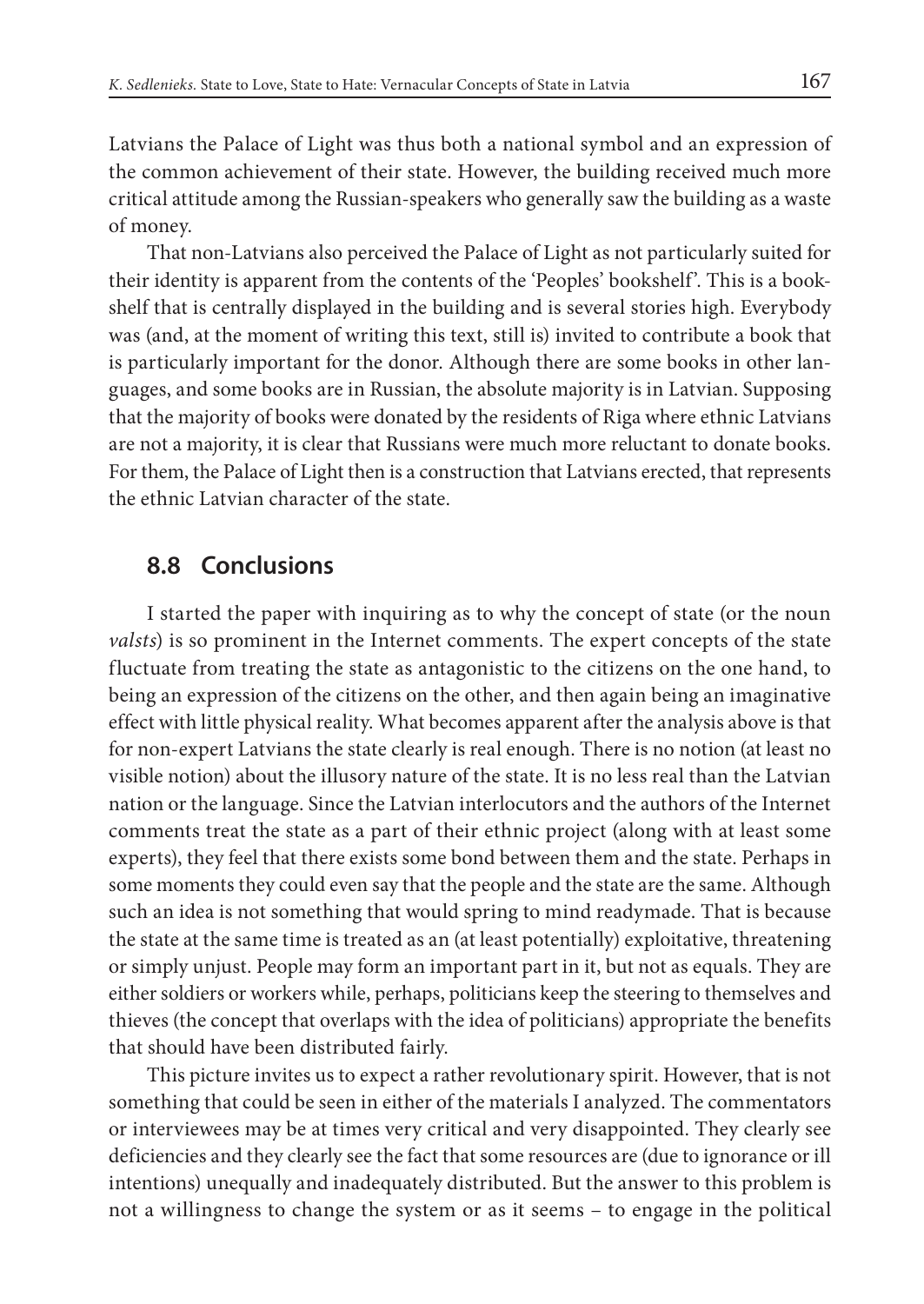struggle. Rather what could be observed was a reluctance to be involved in the political activities on an equal level. This possibility is replaced by restraint, an escape from the involvement or commenting on the Internet – an activity that resembles a magic act. The commenting could be interpreted in the light of Scott's ideas of the weapons of the weak, i.e., activities that are undertaken by those who do not see or do not have any other means of political struggle.

Thus, it seems that there are in fact two states – the ideal, cozy ethnic Latvian one, which is almost synonymous to the idea of an ethnic group or nation – it exists by itself, composed of the individuals and is somehow eternal, floating above the everyday problems. Then there is another one, which is difficult to identify with and which often is unfair or plainly evil. Reconciliation between these two parts is hard and at times creates some cognitive dissonances like exclusion of buildings of old Soviet-time buildings and active politicians from the spheres associated with the state.

At the same time the state itself never gets questioned. If there is an idea that the state is an unfair organization, it is not at all clear what could be done apart from punishment of the ones who steal. The state is treated as something that exists objectively, but at the same time quite independently of the people. Cognitively it is not only linked to the idea of nation or ethnic sentiments, but also is similarly related to the individuals, that is, the individuals form the body of the state (or nation) but have little or no influence over it. They feel proud or they love the state (or the nation), but that does not matter much because the state is going to be there anyway. Both the Internet comments as well as the interviewees were quite angry and critical when the state was in question. The analysis shows that this anger often comes from the notion of state as a common property or resource that should have been divided equally, but which is not. In addition, all common property becomes the state.

The state thus is a strange mix. It may be represented by buildings, by people, by some practices and rituals. It in some sense is eternal like nation or ethnic group, simultaneously it clearly did not – there were occupations and annihilations throughout the previous century. And still the common property was created, and it did belong to the people commonly, this property is something that lasts throughout the changing political regimes and acquires new, confusing meanings. So do some people and some structures. The concept of state is not clearly defined nor can it be defined, but this is precisely what makes it usable for wide coverage of both that which one loves and that which one hates.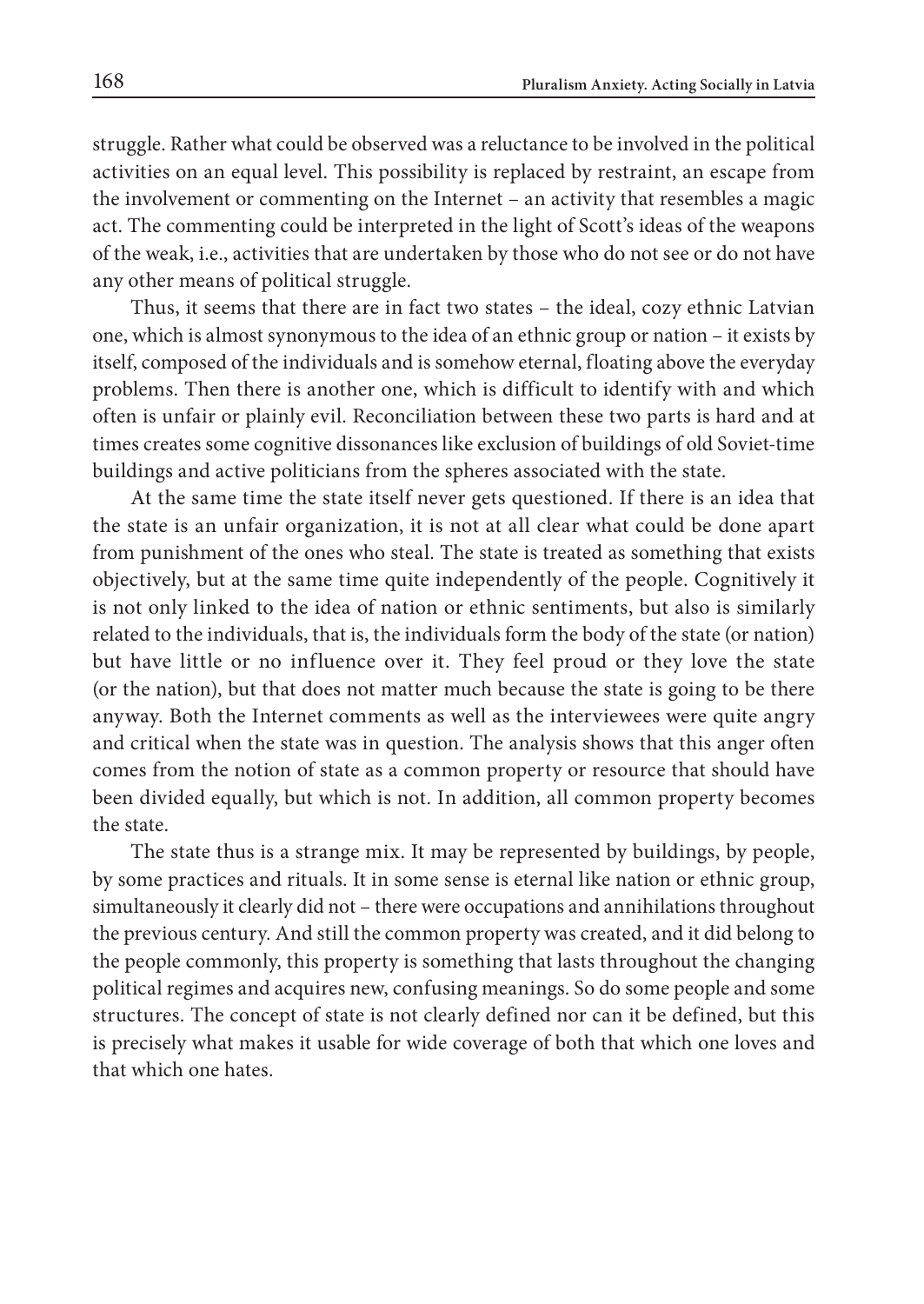#### **References**

- Abrams, P. (2006) "Notes on the Difficulty of Studying the State". Pp. 112–30 in A. Sharma & A. Gupta (eds) *The Anthropology of State. A Reader*. Oxford: Blackwell.
- Anderson, B. (2006) *Imagined Communities: Reflections on the Origin and Spread of Nationalism*. London: Verso.
- Balodis, R. (2014) "Latvijas Republikas Satversmes ievads" Pp. 91–135 in R. Balodis (ed.) *Latvijas Republikas Satversmes Koment*ā*ri. Ievads. I noda*ļ*a. Visp*ā*r*ē*jie Noteikumi*. Riga: Latvijas Vēstnesis.
- Bellér-Hann, I. (2014) "The Bulldozer State: Chinese Socialist Development in Xinjiang". Pp. 173–97 in M. Reeves, J. Rasanayagam & J. Beyer (eds) *Ethnographies of the State in Central Asia: Performing Politics*. Bloomington and Indianapolis: Indiana University Press.
- Bissenova, A. (2014) "The Master Plan of Astana: Between the 'Art of Government' and the 'Art of Being Global'". Pp. 127–48 in M. Reeves, J. Rasanayagam & J. Beyer (eds) *Ethnographies of the State in Central Asia: Performing Politics.* Bloomington and Indianapolis: Indiana University Press.
- Brković, Č. (2014) "Mirroring Europe. Ideas of Europe and Europeanization in Balkan Societies". Pp. 163–85 in T. Petrović (ed.) *Mirroring Europe. Ideas of Europe and Europeanization in Balkan Societies*. Leiden and Boston: Brill.
- Clastres, P. & R. Hurley (1989) *Society against the State*. New York: Zone Books.
- Ferguson, J. & A. Gupta (2002) "Spatializing States: Toward an Ethnography of Neoliberal Governmentality", *American Ethnologist* 29(4):981–1002.
- Foucault, M. (1977) *Discipline and Punish: The Birth of the Prison*. New York: Pantheon Books.

Foucault, M. (1991) "Governmentality". Pp. 87–104 in G. Burchell, C. Gordon & P. Miller (eds) *The Foucault Effect: Studies in Governmentality. With Two Lectures by and an Interview with Michel Foucault*. Chicago: University of Chicago Press.

- Grant, B. (1995) *In the Soviet House of Culture: ACentury of Perestroikas*. Princeton, NJ: Princeton University Press.
- Gupta, A. (2006) "Blurred Boundaries: The Discourse of Corruption, the Culture of Politics, and the Imagined State". Pp. 211–42 in A. Sharma & A. Gupta (eds) *The Anthropology of State. A Reader*. Oxford: Blackwell.
- Laszczkowski, M. (2014) "State Building(s): Built Forms, Materiality, and the State in Astana". Pp. 149–72 in M. Reeves, J. Rasanayagam & J. Beyer (eds) *Ethnographies of the State in Central Asia*. Bloomington and Indianapolis: Indiana University Press.
- Mbembe, A. (2006) "The Banality of Power and the Aesthetics of Vulgarity in the Postcolony". Pp. 381–400 in A. Sharma & A. Gupta (eds) *The Anthropology of State. A Reader*. Oxford: Blackwell.
- Mitchell, T. (2006) "Society, Economy, and the State Effect". Pp. 169–86 in A. Sharma & A. Gupta (eds) *The Anthropology of State. A Reader*. Oxford: Blackwell.
- Mühlfried, F. (2014) *Being a State and States of Being in Highland Georgia*. Oxford, New York: Berghahn Books.
- Radcliffe-Brown, A. R. (1950) "Preface". Pp. xi-xxiii in E. Evan Evans-Pritchard & M. Fortes (eds) *African Political Systems*. London, New York, Toronto: Oxford University Press.
- Reeves, M., J. Rasanayagam & J. Beyer (eds) (2014) *Ethnographies of the State in Central Asia: Performing Politics*. Bloomington and Indianapolis: Indiana University Press.